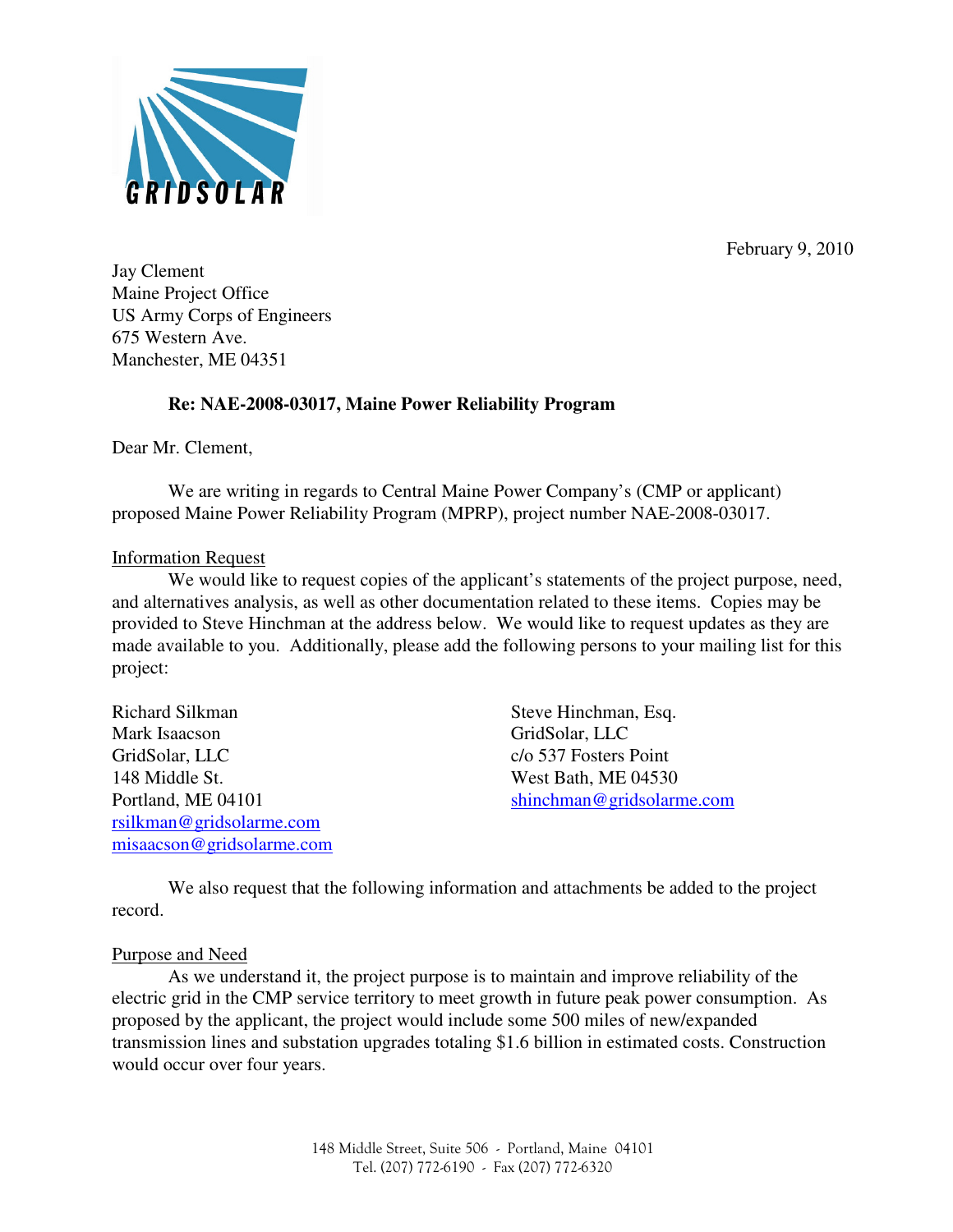CMP claims the reliability upgrades are necessary to meet peak power demand in its service territory through 2017. Recently, however, the Maine Public Utilities Commission (MPUC) staff released its review of CMP's needs analysis. The MPUC staff concluded that although "substantial investment in Maine's transmission system appears needed…. it also appears that the Transmission Needs Analysis (TNA) filed in support of the MPRP overstates and accelerates the need for transmission system investment." *See* MPUC Staff, Redacted Bench Analysis at 1 (Oct. 26, 2009) (attached as Exhibit 1).

 The MPUC staff analysis found fault with both CMP's demand forecasting and its selection of reliability criteria and use of failure scenarios. As a result, the MPUC staff determined that roughly half of the proposed MPRP is "not needed with a reasonable planning horizon," including transmission line segments 27 and 39, plus additional unnamed transmission line segments and substation upgrades. *See id*. at 3-5 and Tables 1-2. The MPUC staff analysis is quite detailed and speaks for itself.<sup>1</sup> It does not, however, address the Non-Transmission Alternatives studied as part of the CMP petition to the MPUC, nor does it address the Non-Transmission Alternative proposed by GridSolar, referred to as the GridSolar Project. (See additional discussion of these items below.)

 The conclusion drawn by the MPUC with respect to electricity usage has been born out by recent events: CMP recently filed new load forecasts using the actual 2009 peak load (adjusted for 90/10 weather conditions). This forecast shows that CMP's actual 2009 peak loads were 10% below the revised CMP Fall 2007 forecast and almost 15% below the 2006 forecast that served as the basis for the needs assessment for the MPRP. *See* GridSolar, *Second Supplemental Filing*, at 4, 7-13. (Oct. 27, 2010) (Exhibit 5). In fact, using an average annual growth rate in peak loads of 1.6% per year going forward, CMP peak loads will not reach the 2017 level contained in the needs assessment until 2029, and later if increased conservation occurs as a result of significant new monies available in Maine to fund energy efficiency.

 For these reasons, GridSolar requests that the Corps make a detailed review and determination of the actual need for the MPRP, including the prospective need and timeline for each proposed line segment that requires dredge and fill activities in waters of the United States.

## Less Environmentally Damaging Practicable Alternatives

 $\overline{a}$ 

 GridSolar believes that the MPRP is not necessary and is far in excess of the reasonably foreseeable reliability needs for the Maine electric grid. To the extent that certain investments are

<sup>&</sup>lt;sup>1</sup> As one may guess from the redacted exhibit, significant and important site-specific information relevant to the Army Corps of Engineers determination of the need for the MPRP is omitted. GridSolar is proscribed from revealing this information by the terms of various confidentiality agreements in this matter, yet we believe it is critically important information for federal decision makers to review this information pursuant to their analyses under both the National Environmental Policy Act and the Clean Water Act. The same is true for most other information filed in the MPUC docket for the MPRP, noted below in our list of Attachments to this letter. Accordingly, we request that the Corps takes whatever steps are necessary to ensure that it can obtain all relevant confidential information in order to conduct these permit analyses.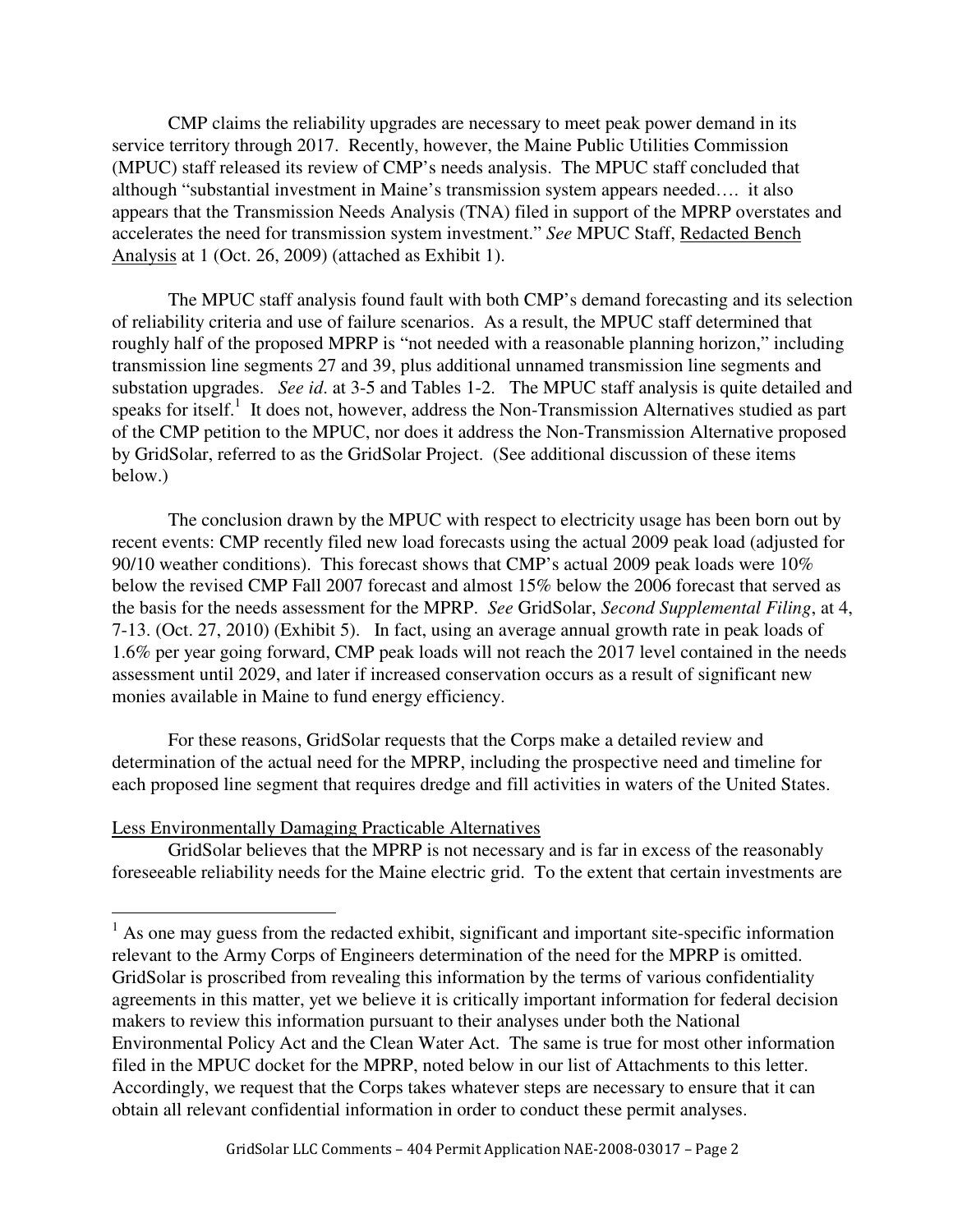needed and prudent to maintain grid reliability, GridSolar believes that a number of different nontransmission alternatives are available that are practicable, technically and logistically feasible, and actually cost less in total than the MPRP. Each of these alternatives – which include electrical efficiency, demand response, smart grid solutions, and distributed generation – individually or in combination(s), would result in "less adverse impact on the aquatic ecosystem," and would have far fewer "adverse environmental consequences" than the MPRP. *See* 40 C.F.R. § 230.10(a).

 Accordingly, because there are multiple Less Environmentally Damaging Practicable Alternatives (LEDPA) available, the Corps cannot issue the proposed 404 permit. *Id*.

 To assist the Corps with its review of reasonable and practicable non-transmission alternatives, we submit the following attached materials for inclusion in the project record. As noted above, some of the information contains confidential information, pursuant to MPUC Order in the MPRP case. We have noted "Redacted" where this is the case. We have also uploaded this information to our web site, where it is available for public access and review. The web site is www.gridsolarme.com. (Click on Environmental Permitting, and go to USACOE – Section 404.)

### Attachments

Exhibit 1. PUC Staff Bench Analysis, Oct. 26, 2009 (Redacted)

- Exhibit 2. La Capra Associates, *Non-Transmission Alternatives Assessment and Economic Evaluation of the Maine Power Reliability Program*, June 30, 2008. (Redacted)
- Exhibit 3. GridSolar, LLC, *Petition*, Jan. 28, 2009 (Confidential Exhibit B is not provided.)
- Exhibit 4. GridSolar, LLC, *Supplemental Petition*, Sept. 8, 2009 (Confidential Exhibit A is not provided.)
- Exhibit 5. GridSolar, LLC, *Second Supplemental Petition*, Oct. 27, 2009 (Confidential Exhibit 3 is not provided.)
- Exhibit 6. GridSolar, LLC, *Surrebuttal Filing*, Feb. 2, 2009 (Confidential Exhibit Surrebuttal 1 is not provided.)
- Exhibit 7. Robert Fagan, Synapse Energy Economics, *Direct Testimony*, Jan. 28, 2009 (Redacted)
- Exhibit 8. Robert Fagan, Synapse Energy Economics, Surrebuttal Testimony, February 3, 2010 (Redacted)
- Exhibit 9. Peter Lanzalotta, Lanzalotta & Associates, *Direct Testimony*, Jan. 28, 2009 (Redacted)